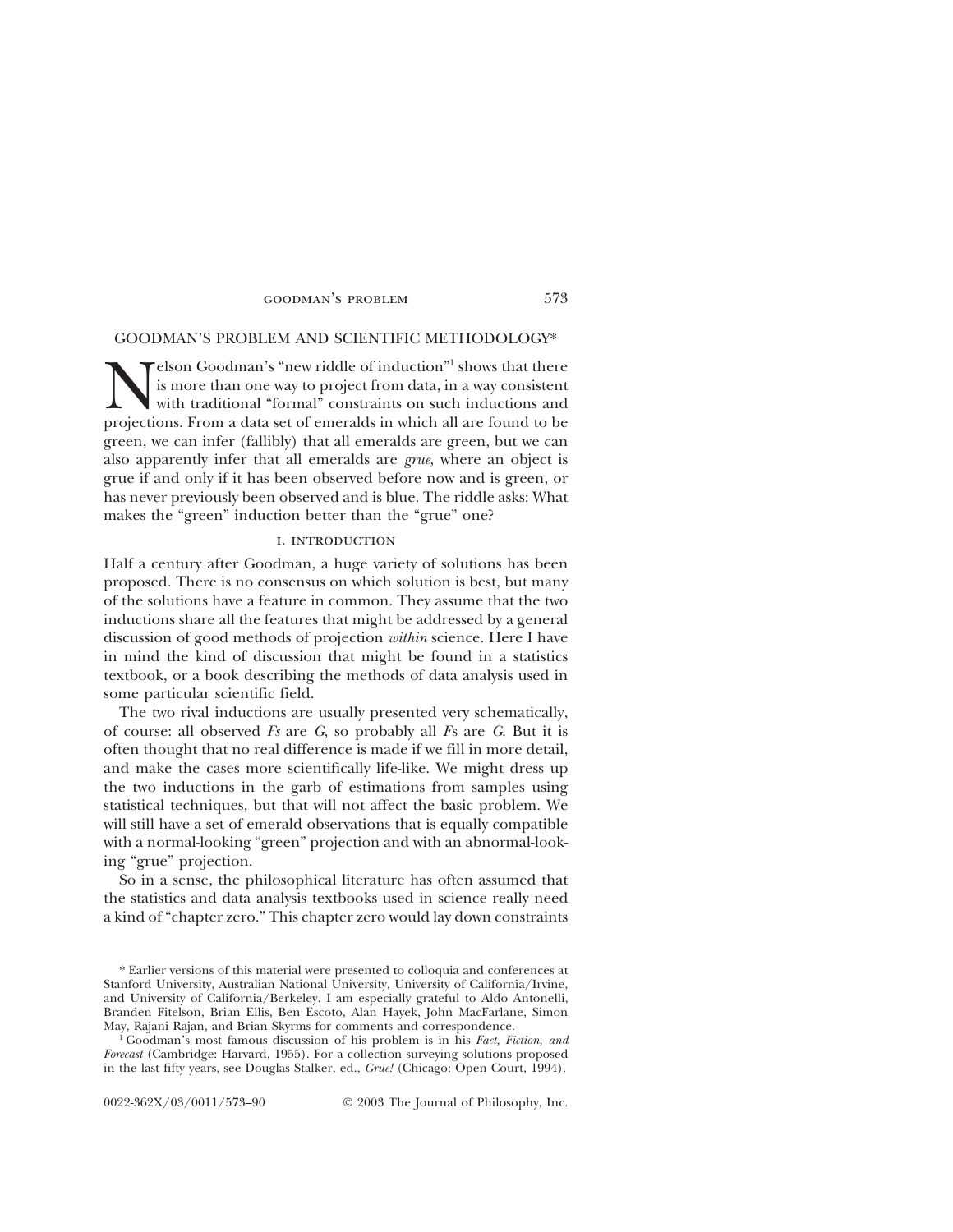on inference that are in a sense prior to the constraints discussed in the book itself. These constraints would impose restrictions on which predicates belong in data analysis at all. Some predicates, like "grue," are just *nonprojectible*, and should be ruled out or at least downgraded ahead of time, as the basis for inferences from data. Suggested bases for this restriction vary widely (from the metaphysical to the conventional), but the basic idea is very common. Of course, philosophers assume that in practice the enculturation of a young scientist will informally impart most of the content of the absent chapter zero. There is usually no need to make chapter zero explicit, except when doing philosophy.2

I will argue against this approach to Goodman's problem. I will also, roughly speaking, propose a new solution, but this solution draws very heavily on the work of others. The solution is also old in another sense; it rests on an appeal to some standard ideas in scientific data analysis. Further, part of my "solution" consists in making a distinction between different aspects of the problem, which require different kinds of treatment. What we have come to call "Goodman's problem" is something of a mixture. Philosophical discussions of confirmation have assimilated issues and problems that have very different properties. This finding has general consequences for the philosophical project of giving a "theory of induction." These claims about the disunity of Goodman's problem will be introduced at the end of the article, however.

As a preliminary, I should also note that some Bayesian analyses of Goodman's problem are important exceptions to my generalization about how the literature has handled Goodman's problem. Here I have in mind some versions of the idea that the solution involves a difference between the *prior probabilities* of the two hypotheses about emerald color.<sup>3</sup> I will not argue directly against this approach, and will say little about Bayesianism in this article. However, the core of my proposals could be embedded within a Bayesian framework.

### ii. the jpb proposal

This section and the next will develop a proposed solution to Goodman's problem. Although this solution is based on concepts used

<sup>&</sup>lt;sup>2</sup> John Pollock has expressed the alleged need for this supplement to standard statistical theory explicitly: "It seems likely that...[a] strong projectibility constraint should be imposed upon all familiar patterns of statistical inference. The need for such a constraint seems to have been ignored in statistics"—"The Projectibility Constraint," in Stalker, ed., p. 141.

<sup>3</sup> See, for example, Colin Howson and Peter Urbach, *Scientific Reasoning: The Bayesian Approach* (Chicago: Open Court, 1989), chapter 4; and Elliott Sober, "No Model, No Inference: A Bayesian Primer on the Grue Problem," in Stalker, ed., pp. 225–40.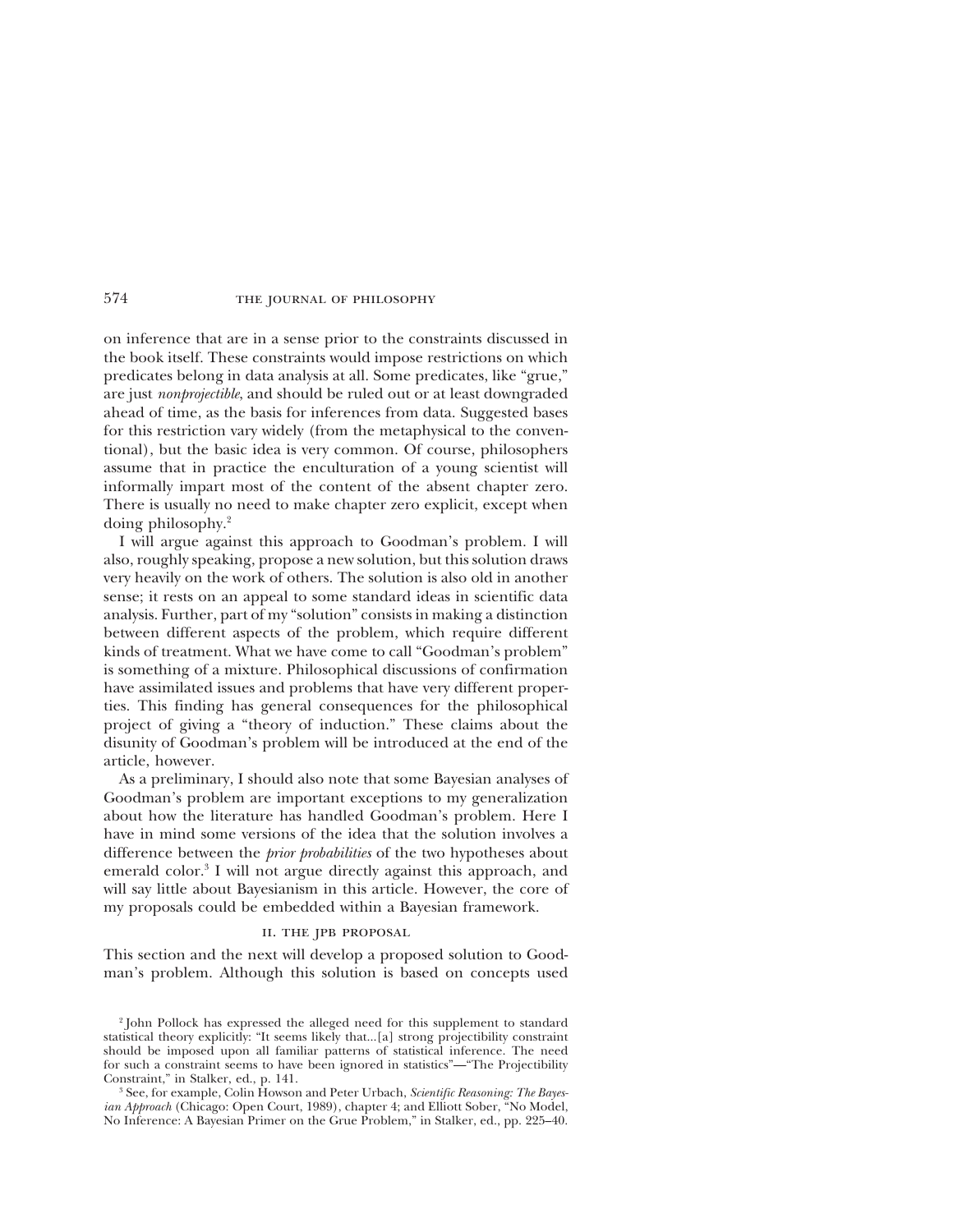within scientific data analysis, my discussion will be very informal. In fact, my point of departure is a proposed solution, nearly thirty years old, that is a paradigm of an "analytic philosophy" approach to the problem, one that uses no tools from science or technical philosophy of science. This is Frank Jackson's proposal, introduced in 1975 in this journal and revised in 1980 with Robert Pargetter.<sup>4</sup>

Jackson argues that to deal with Goodman's problem we must explicitly attend to the fact that certain objects, the ones we are using as the basis for our induction, have the property of *having been observed* (or *examined*, or *being within our sample*). I will use the symbol "*O*" for this property. Different treatments of induction, and different inductive arguments, will involve slightly different *O* properties. In this article, I will abstract away from those differences as much as I can (though see Jackson, *op. cit.,* for more detail). So we start with a representation of inductive arguments that is something like this:

(1) All *F*s that are *O* are *G*.

(2) All *F*s (whether or not they are *O*) are *G*.

Goodman's problem shows that not all inductions that have the above form are good ones. Here we use the following definition of "grue."

Grue =  $_{df}$  (green & *O*) or (blue & not *O*)<sup>5</sup>

Substituting "emerald" for *F* and "grue" for *G*, we create a bad argument. But Jackson in 1975 suggested that if we add one more premise (which does not involve a projectibility constraint on predicates themselves), the resulting form will always make for a good inductive argument. We need to add the "counterfactual condition." Rephrasing his proposal slightly:

(1) All *F*s that are *O* are *G*. (2) If those *F*s were not *O*, they would still have been *G*.

(3) All *F*s are *G*.

This condition is met for  $G =$  green and not for  $G =$  grue.

<sup>4</sup> See Jackson, "Grue," this journal, lxxii, 5 (March 13, 1975): 113–31 (reprinted in Stalker, ed.); and Jackson and Pargetter, "Confirmation and the Nomological," *Canadian Journal of Philosophy*, x (1980): 415–28.

<sup>5</sup> This definition of "grue" is based on Jackson's 1975 discussion. Jackson also discusses various other definitions of "grue" in the literature, and shows why several of them (especially those that require particular grue emeralds to change from green to blue) fail to generate real philosophical problems about induction. Jackson's most precise definition of "grue" makes allowance for the fact that particular objects can change color. Below, *T* denotes some particular date, like January 1, 2020, while *t* is a variable. Grue at  $t =_{df}$  (green and *t* & observed by *T*) or (blue at *t* & not observed by *T*).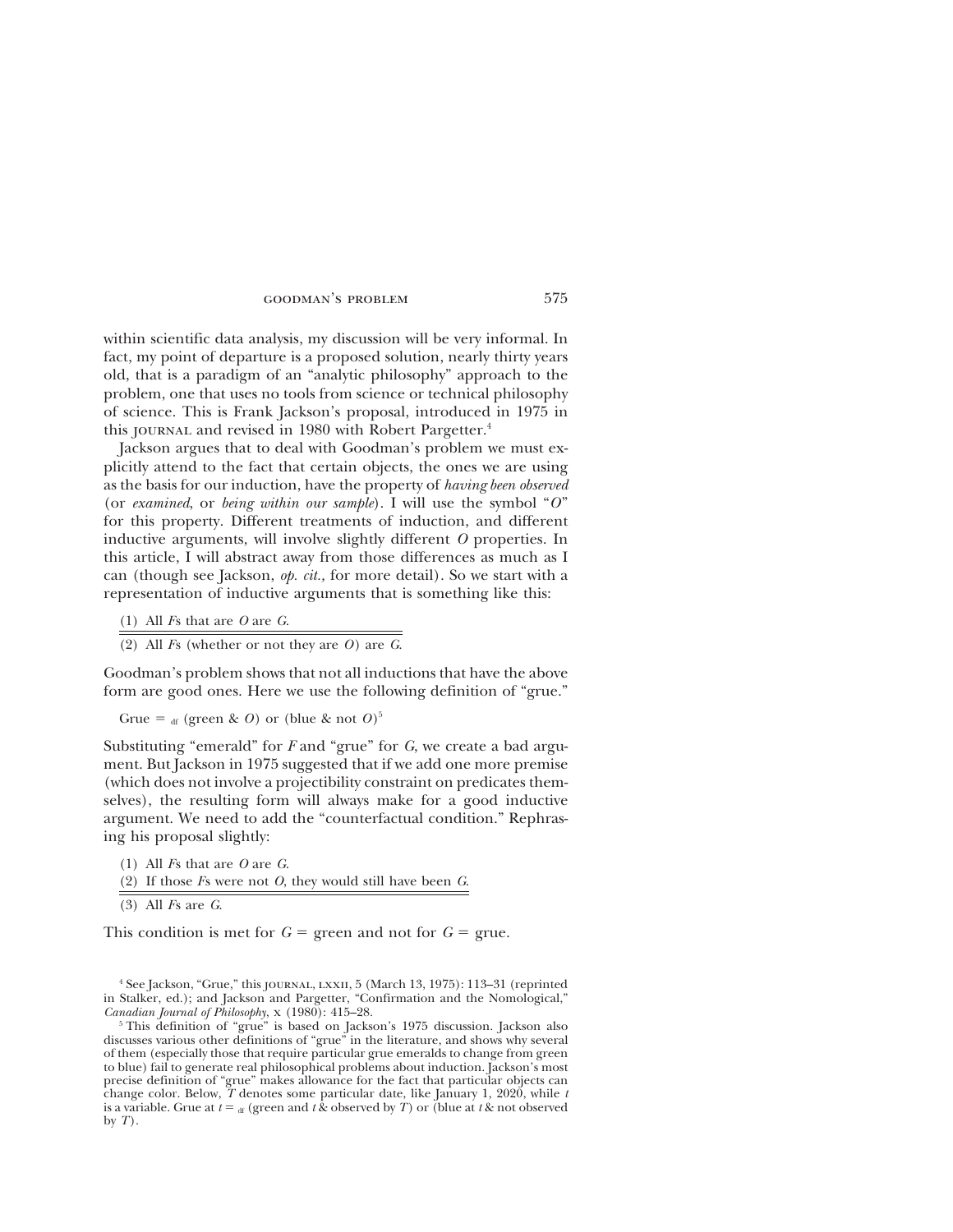Jackson's introduction of counterfactuals would be rejected as a nonsolution by Goodman himself. For Goodman, the concepts of law, disposition, natural kind, and counterfactual dependence form an interdefined network and are all dubious when interpreted in a strongly realist way. In response to worries of this kind, Jackson emphasizes that what we need here is knowledge of counterfactuals about the particular objects in the sample, not about emeralds in general.6 I urge the reader to accept the use of these counterfactuals for a moment, and let the rest of the picture unfold. We return to the issue later.

Jackson's 1975 proposal works well for the case of "grue." But consider a different class of problem cases, "emerose" cases.7

Emerose<sub>1</sub> =  $_{df}$  (emerald & *O*) or (rose & not *O*)

Now consider this argument:

- (1) All emerose<sub>1</sub>s that are  $O$  are green.
- (2) If those emerose<sub>1</sub>s were not  $O$ , they would still have been green.
- $(3)$  All emerose<sub>1</sub>s are green.

Again we seem to have true premises and a bad induction. For a family of reasons, including reasons of this general kind, Jackson refined his proposal in his 1980 article with Pargetter. Their modification was to treat the *F* term and the *G* term similarly. I again rephrase their proposal.

```
(1) All Fs that are O are G.
```
- (2) If those *F*s were not *O*, they would still have been *F* and *G*.
- (3) All *F*s are *G*.

This will block the emerose<sub>1</sub> case. But consider a new "emerose" predicate.

Emerose<sub>2</sub> =  $_{df}$  (emerald) or (rose & not *O*)

Now we do not take *any* emeralds out of the class of emeroses. This restores the problem for Jackson and Pargetter. If we substitute "em-

<sup>6</sup> Laura Schroeter (in discussion) suggested that Jackson's specific counterfactual claims might be resisted. Suppose we accept Goodman's arguments that similarity judgments (like claims about patterns and regularities) are language-dependent. But counterfactual claims, on many views, are dependent on similarity judgments. Then a speaker of a language in which "grue" is linguistically normal might be entitled to insist that if our particular observed emeralds had not been observed they would still have been grue, so they would also have had to have been blue. This objection raises interesting issues but I will not pursue it further here.

<sup>7</sup> See Goodman, p. 74, footnote 10.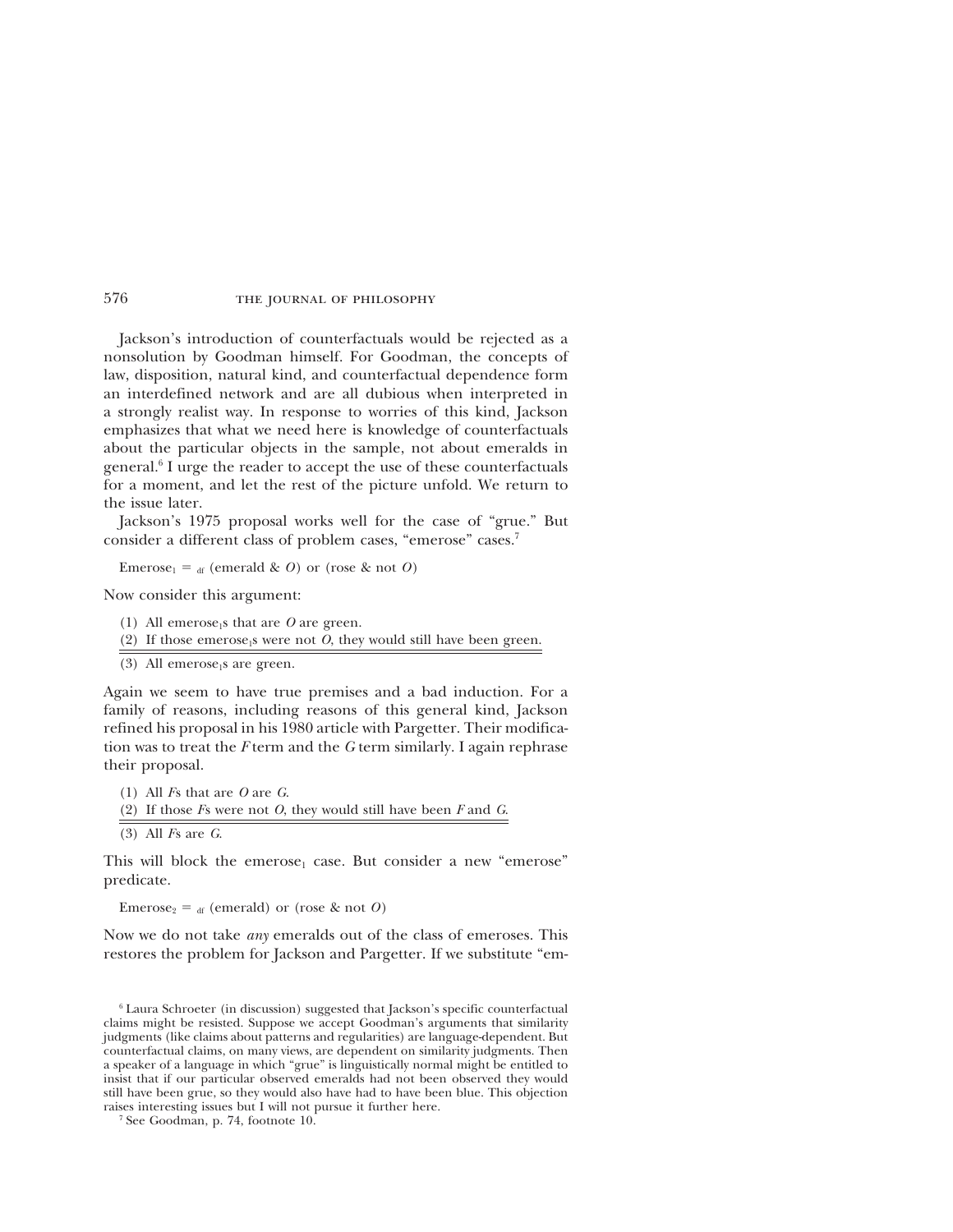erose $2^{\prime}$  for *F*, then the second premise in the induction is true. But the induction is bad.<sup>8</sup>

A reply to my emerose<sub>2</sub> argument was proposed by Alexis Burgess (while an undergraduate, in a midterm). $9$  Here is a modified version of his suggestion for the proper form of an inductive argument:

(JPB) (Jackson-Pargetter-Burgess)

- (2) There exists no property *C* (other than *G*, and weakenings and strengthenings of *G*) such that:
	- (2.1) All *F*s that are *O* are *C*,
	- (2.2) Some *F*s are not *C*, and
	- (2.3) The *F*s that are *O* are *G* because they are *C*.

(3) All *F*s are *G*.

This deals with the emerose $_2$  case, and with the other cases as well. In the case of emerose<sub>2</sub>, the relevant  $C$  is being an *emerald*. In our sample of emerose<sub>2</sub>s there are only emeralds, and we have reason to believe that the greenness of these objects was due to their being emeralds. The emeraldness of the emeroses in our sample is interfering with the induction. The same applies in the case of emerose $<sub>1</sub>$ . In</sub> the case of the original grue problem, *C* is being *observed*. Here Burgess's proposal reduces to Jackson's original one.10

There are problems of detail with this proposal; it is not clear how best to formulate the second premise. In my formulation I used a "because" in (2.3) rather than an explicit counterfactual. This "because" is meant to include a variety of dependence relations, including both causal and logical ones. I emphasize, following Jackson, that this "because" claim is about the specific objects in our sample, and it should not be interpreted as involving too strong a brand of responsibility. The bracketed restriction on values of *C* can be ignored for now. I use the term *JPB proposal* (Jackson-Pargetter-Burgess proposal)

<sup>8</sup> This is not a case where one sample generates two conflicting inductions, and Jackson did require this in his 1975 article for there to be a philosophical problem, as opposed to a case of the ordinary fallibility of induction. But this is a case where green emeralds can be used to project greenness in all unobserved things, and similarly irrelevant observations can generate conflicting color projections about the same unobserved objects. So induction has collapsed as a way of discriminating good from bad predictions.

<sup>9</sup> Burgess has not published a discussion of this topic of his own (see his manuscript, "It's Not Easy Being Grue"). His view of the status of the proposal, and its best formulation, differ from the view defended here.

 $10^{\circ}$  Emerose<sub>1</sub> could also be dealt with by requiring via a different version of premise (2.3) that the sampled objects not be *F* (as well as not be *G*) because they were *C*. See the discussion of emerose<sub>1</sub> in the next section.

<sup>(1)</sup> All *F*s that are *O* are *G*.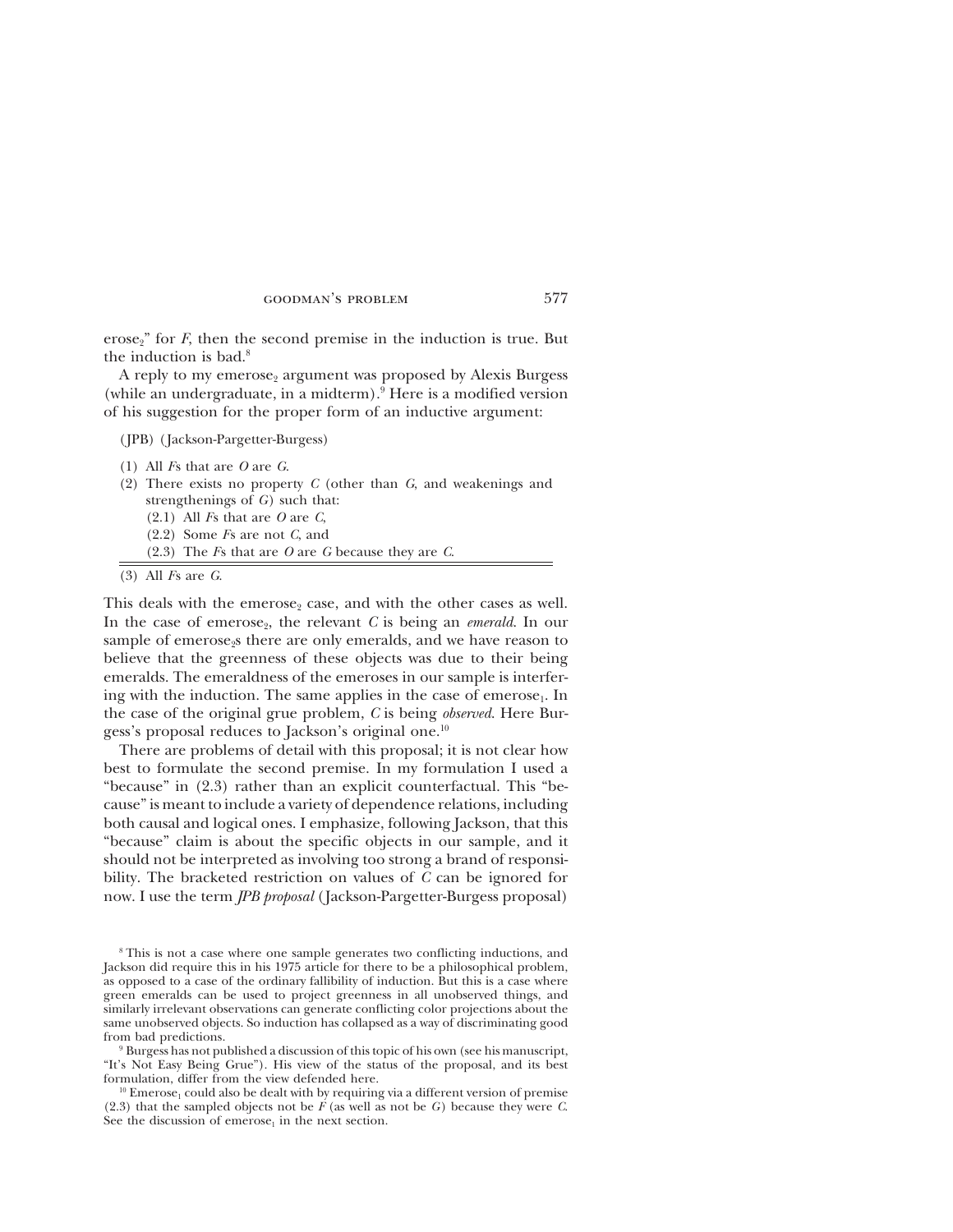for a family of slightly different formulations that have the same basic structure. Different formulations and technical complications are discussed below in the appendix.

The most important point here is not the details of how to formulate the JPB proposal. What is important is that with Burgess's refinement of Jackson and Pargetter in place, we are in a position to see what is really going on in the grue/emerose family of problems. What Burgess has done is (inadvertently) assimilate the grue problem to a familiar set of issues in scientific methodology.

# iii. confounding variables, hawthorne effects, and biased samples

In statistics and data analysis, one thing that people look for is associations between properties. But not all associations are regarded as genuine, in a sense that allows extrapolation, generalization, or causal interpretation. These associations are sometimes called *spurious*. How can one distinguish spurious associations from genuine ones? Sometimes one cannot, or not until things go wrong. But there are some well-known sources of error that can be guarded against. These problems are treated as defeaters of inferences that are ordinarily sanctioned.

The philosophical problems we have discussed here correspond to known sources of trouble in data analysis; they correspond to two sources of spurious associations. For a moment, it will be helpful to shelve "emerose $_1$ " and focus on "grue" and "emerose $_2$ ."

The problem raised by "grue" is an unusual version of, or a close relative of, the problem of *confounding*. Here I have to stretch existing scientific terminology somewhat. The term "confounding variable" is usually only employed in discussions of causal inference. Judea Pearl formulates the most basic idea here as follows: if we are trying to work out whether there is a causal relation between *X* and *Y*, a confounding variable is another variable *Z* that affects both *X* and *Y*. <sup>11</sup> I prefer the following formulation: if we are trying to work out whether a variable *X* causally affects another variable, *Y*, a confounding variable is another variable *Z* that (i) affects *Y*, (ii) is nonrandomly associated with *X*, but (iii) is not itself causally dependent on *X*.

Suppose we want to know whether smoking causes heart disease. But when we do a survey of the population we find that the overall rate of heart disease is *lower* in the smokers. What does that show? We do not know; it might be due to a confounding variable. The

<sup>&</sup>lt;sup>11</sup> See Pearl, *Causality: Models, Reasoning, and Inference* (New York: Cambridge, 2000), chapter 6.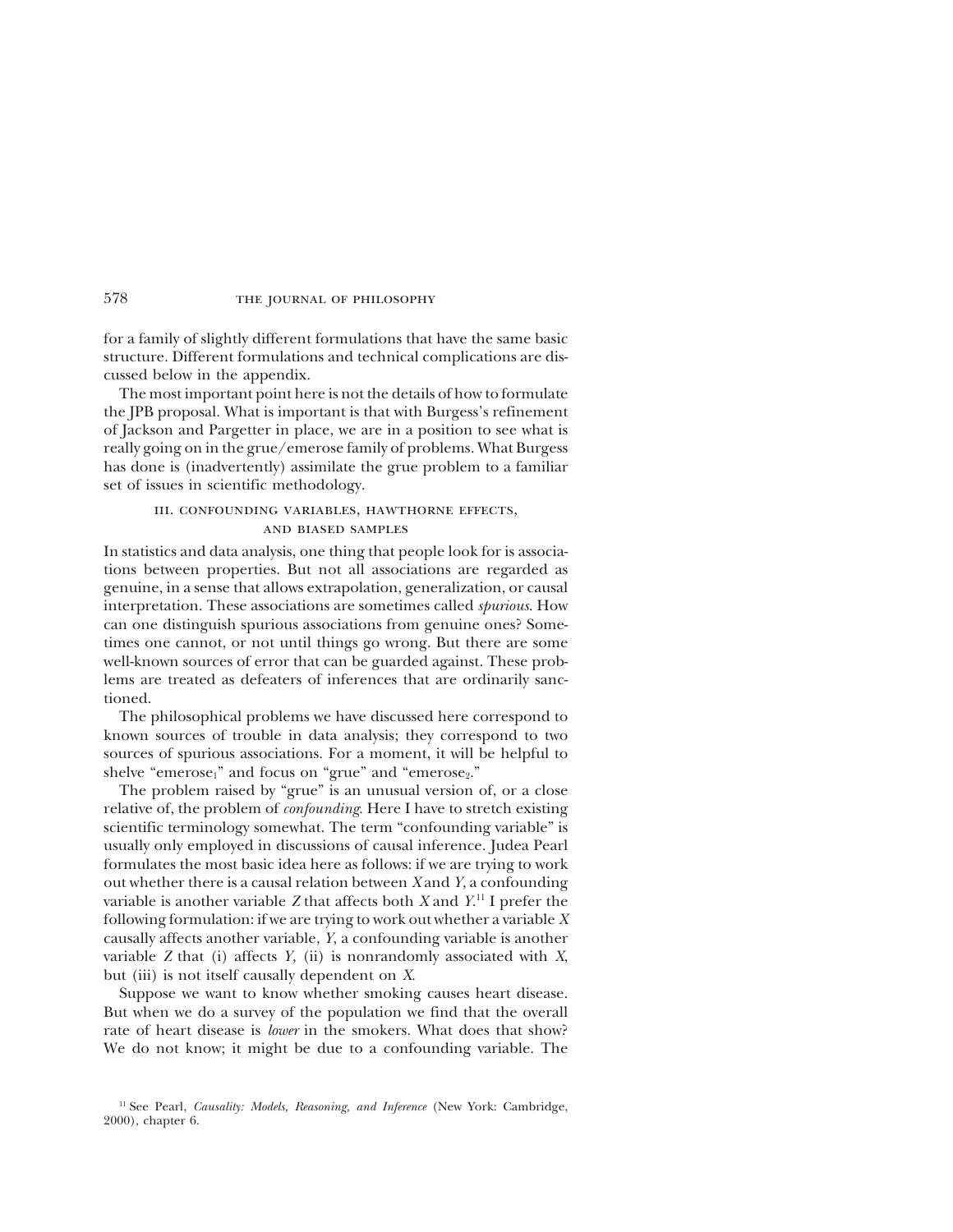smokers might tend to be athletic people who exercise a lot. Then we might find that the overall rate of heart disease is lower in smokers than in nonsmokers, but as a consequence of a confounding variable, exercise. We can correct for the problem by dividing the population into exercisers and nonexercisers, and assessing the association between smoking and heart disease within each. It may turn out that within each group, smoking and heart disease are positively correlated, even though in the whole population the association disappears. (This is a case of "Simpson's paradox.")

So when doing causal inference we must guard against confounding variables. Confounding variables give rise to spurious associations (or spurious absences of association). $12$ 

The grue problem appears at first to be a very different kind of problem from the smoking/exercise problem. Here we are not doing causal inference, but pure projection. We are not trying to find out whether emeraldness causes greenness or vice versa, but only trying to find out whether all emeralds are green. We would not mind if there was a common cause of emeraldness and greenness, or if one caused the other, so long as all emeralds are green. But if we look at these "pure" projections closely, we find some kinship with the issues arising in causal inference. We should not make a projection from a sample if there seem to be the *wrong kind of dependence relations* between properties of the sampled objects.13

In the grue case, we find an association between emeraldness and grueness in our sample. But it is clear that this association has arisen for the wrong reasons. All the objects in the sample are observed things, as well as grue emeralds, and we know that observation *affects the application* of the predicate "grue." It is not that observation physically affects the objects in the sample, but it affects the ways that objects fall into classes expressed by predicates. This is a peculiar kind of dependence relation between features of the sample, which interferes with the projection (a kind of "Cambridge dependence"). It is epistemologically similar to the situation we would have if we had reason

<sup>12</sup> Pearl (*op. cit*.) argues that confounding is an irreducibly causal concept that cannot be expressed in statistical terms, but is also fundamental to data analysis in many sciences. The question of whether or not confounding can be defined in purely statistical terms is orthogonal to my concerns in this article.

 $13$  In traditional philosophical discussion, a distinction is drawn between the "observed" and the "unobserved" emeralds. In discussing the grue problem using the tools of scientific data analysis, the distinction that is more significant is that between the emeralds in a sample and the emeralds in the rest of the emerald population—the "sampled" and "unsampled" emeralds. To keep this article readable, I have moved between these distinctions without giving them much explicit attention.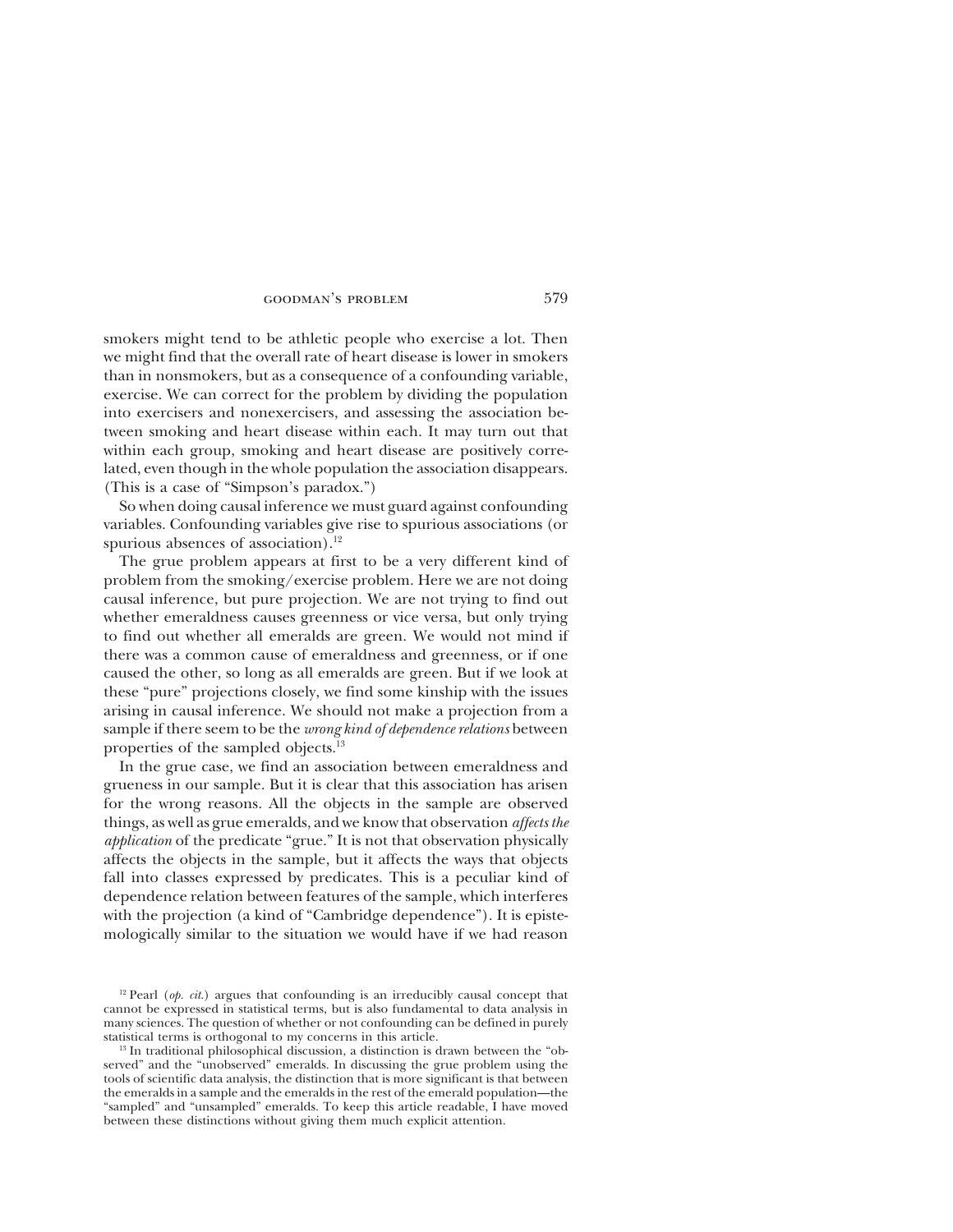to believe that the collection of the emeralds in our sample had included a process that painted or dyed those emeralds.

The problem with "grue" is similar to a confounding variable problem, as it involves the interfering role of an extra dependence relation that creates a spurious association. I do not claim that this is exactly the same as a classical problem of confounding, but the kinship is quite close. In causal inference, confounding involves a dependence relation that may create a spurious association in an entire population, misleading us about causal structure. In the case of projection (or estimation), the dependence between grueness and observation creates a spurious association in our sample, misleading us about the larger population of emeralds. Causal inference must guard against the possibility that it is not just the smoking that is affecting the health of smokers in our population, but unusual rates of exercise as well. Estimation and projection must guard against cases in which it is not just the emeralds' physical nature that is affecting how color predicates apply to them, but the process of observation as well.

A more specific comparison can also be made between the grue problem and what is known in the social sciences as the "Hawthorne effect." In a case of the Hawthorne effect, the subjects of a social scientific study behave differently because of their interaction with the observer studying them. They may work more efficiently, for example, as was conjectured in the case that generated the concept, a 1920s study of a factory in Hawthorne, Illinois.14 In a Hawthorne effect case, *O* has a causal impact on other properties of interest in the study; in the grue case, *O* causes trouble via a noncausal dependence.

So my argument is that standard methodological principles in science tell us not to extrapolate grueness from a sample of grue emeralds, because we have reason to believe that the association in the sample is the product of a "bad" dependence relation that behaves similarly to a case of confounding, or a Hawthorne effect. Roughly, the semantics of "grue" turn observation itself into a confounding variable.

The emerose<sub>2</sub> problem is different. Here we do not find a bad *dependence* relation between properties of objects in the sample.15 The emerose<sub>2</sub> predicate introduces a *selection bias* in our sample.

If we are to make a good inference using the basic techniques of

<sup>&</sup>lt;sup>14</sup> The original study (which is now quite controversial) is discussed in E. G. Mayo, *The Human Problems of an Industrial Civilization* (New York: Macmillan, 1933). Mayo's discussion tends not to distinguish between the effects of special kinds of work supervision and the effects of being studied *per se*. I am grateful to Art Owen for bringing the Hawthorne effect to my attention.

 $^{15}$  That is why the emerose<sub>2</sub> problem was not handled by Jackson and Pargetter's 1980 proposal.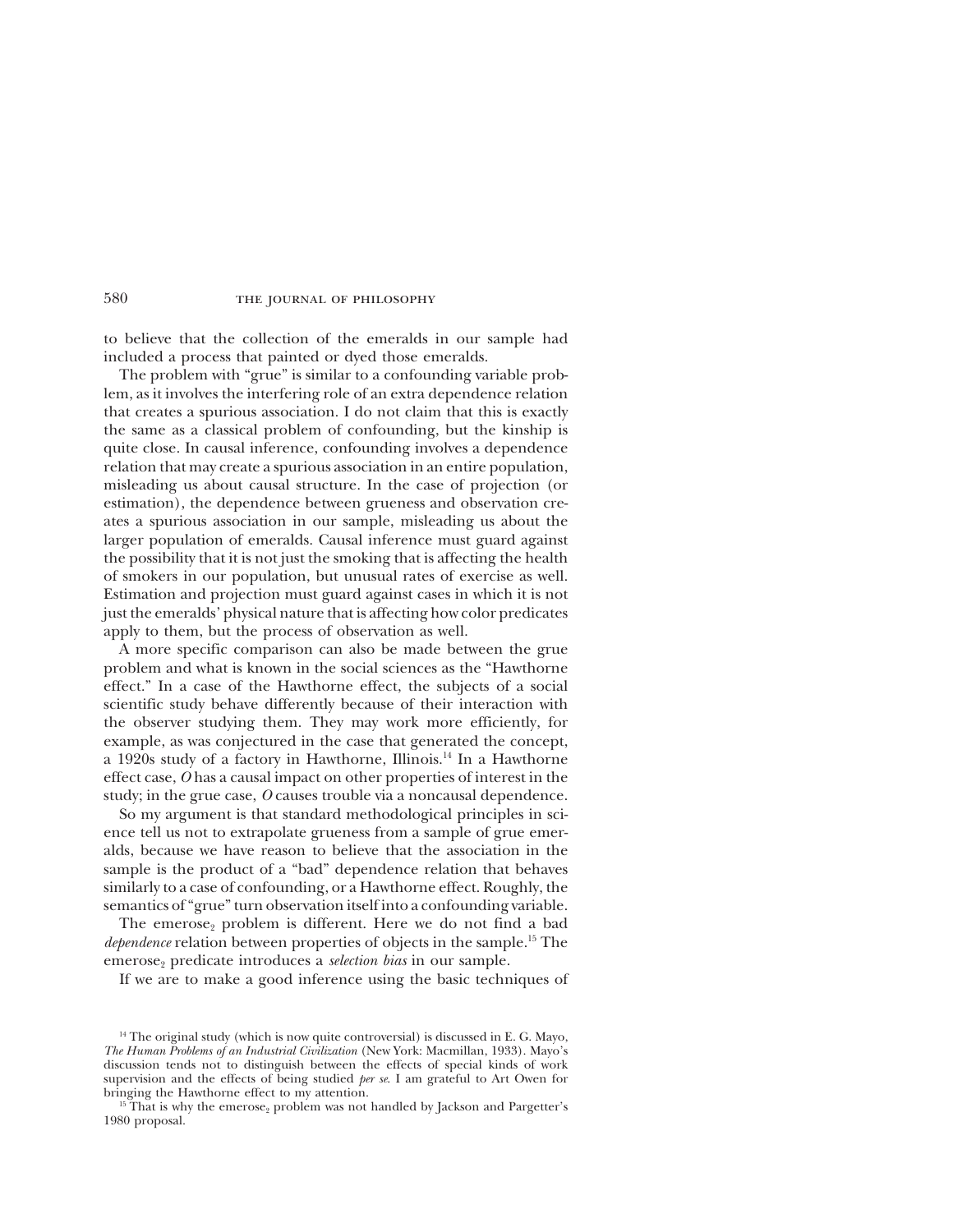#### GOODMAN'S PROBLEM 581

statistical analysis of samples, every member of the global population we are interested in should have the same chance of being found in the sample. Often this is not possible in practice, but then we at least should try to ensure that the properties that made some objects likely to end up in the sample are not associated with the property we are making a projection about (property *G*). But the only objects that can be found in a sample of emerose<sub>2</sub>s are emeralds. Roses cannot be found within the sample and still be emerose<sub>2</sub>s, because of the peculiar semantics of the predicate "emerose $2^{116}$  So it is impossible to collect an unbiased sample of emerose<sub>2</sub>s. And we have good reason to believe that the emerald/rose difference is relevant to inferences about color.

So standard methodological principles tell us not to extrapolate greenness from a sample of green emerose<sub>2</sub>s to the total population of emerose<sub>2</sub>s, because we have reason to believe that any such sample will be contaminated by selection bias.

In the grue and  $emerose<sub>2</sub>$  problems we find two different ways of generating a spurious association: selection bias, and something akin to confounding. These problems are, I emphasize, somewhat different. In the case of grue, we may have gathered a perfectly good sample of emeralds, but these objects have been affected, with respect to how crucial predicates apply to them, by their being observed. In the case of emerose<sub>2</sub>, we just have a bad sample.<sup>17</sup>

The case of emerose $<sub>1</sub>$  is slightly different again. We can exclude</sub> the emerose<sub>1</sub> projection as a case of selection bias, as with emerose $_2$ . But in this case we also find an inappropriate dependence between properties of the sampled objects and the fact of being observed, as in the case of grue. If the emerose<sub>1</sub>s in our sample had not been observed, they would not even have been emerose $_1$ s (assuming they would still have been emeralds in that case). These objects would have been outside the population being projected *to*, as well as being outside the sample being projected from, because of the behavior of the term "emerose $<sub>1</sub>$ ." This is an especially unusual case.</sub>

Burgess's generalization of Jackson is useful because it captures, in a rough but very informative way, a common feature of the various

<sup>16</sup> Here, and elsewhere, I assume that the sampled emeralds are the same as the observed ones, to avoid having to define different "grue" predicates to use in slightly different cases.

<sup>&</sup>lt;sup>17</sup> See also J. Moreland's "On Projecting Grue" for an earlier attempt to deal with the grue problem (though not emerose problems) using the concept of randomness, applied within a Carnapian framework—*Philosophy of Science*, xLIII, 3 (1976): 363–77. Note also that while I use the term "bias" in a specific way here, the term can also be used more generally to refer to any (nonchance) source of spurious association.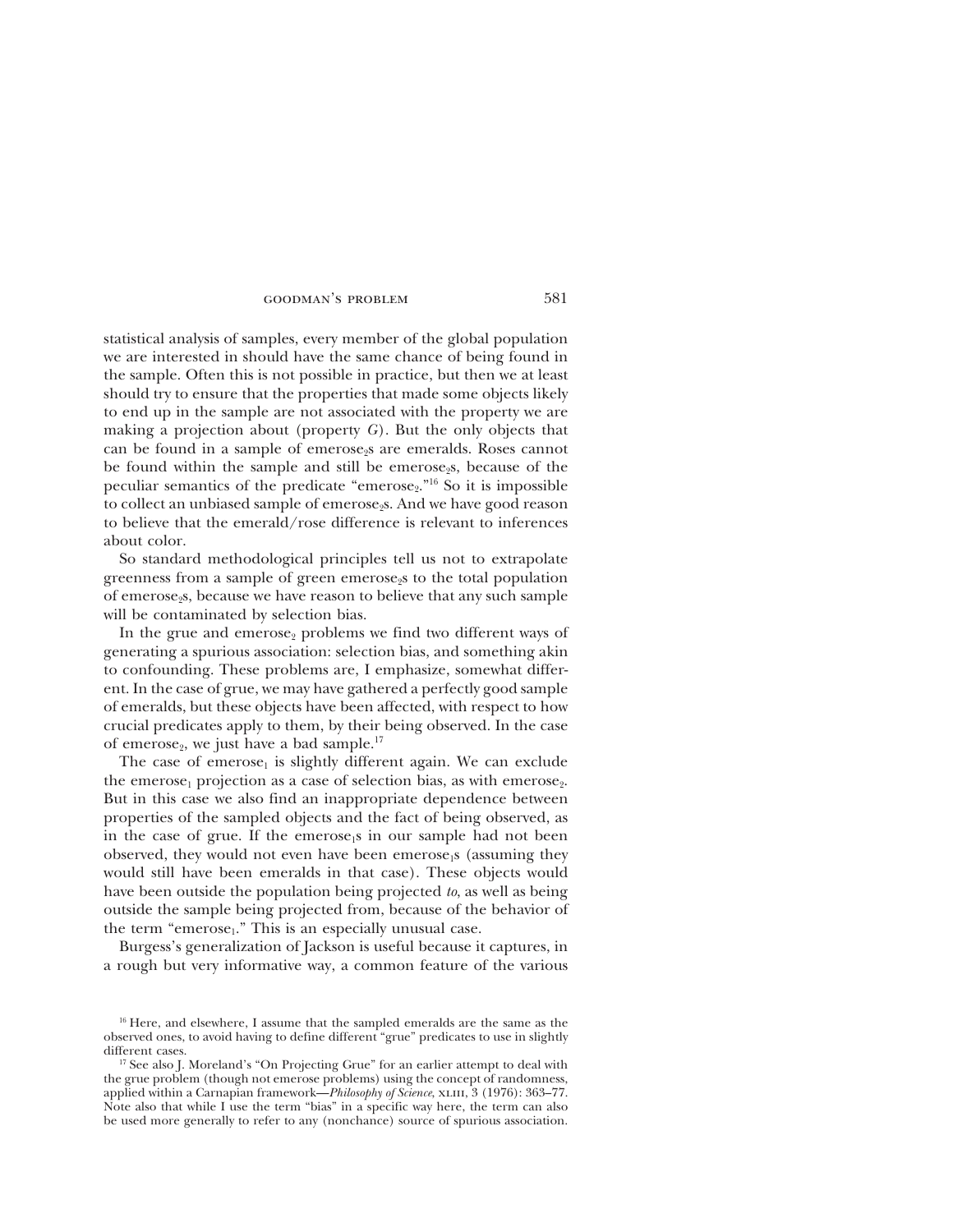kinds of problem discussed above. In any induction, we need to try to ensure that there is not some property of the sampled objects that *makes those objects special* with respect to the question being addressed. This is what "*C*" in the JPB formula is aimed at picking out. If there is some such property, we should not think that what we find in the sampled objects can be extrapolated to the unsampled objects.<sup>18</sup> The grue and emerose predicates devised by philosophers do not raise a new kind of problem for nondeductive inference—instead they raise existing kinds of problem in an unusual way. We must guard against bias and confounding when making inferences from samples—that much we already knew. But most problems of these kinds come from empirical features of the situation, from extra causes we have not controlled for, or flaws in our sampling methods; we must make sure that our emeralds did not come to us via a process that physically alters their color. "Grue" and the "emerose" predicates are unusual because they are terms that *create* their own problems with confounding and bias, when used in inductions. That is why grueness in an emerald sample does not have the same significance that greenness has in such a sample. There is *no* way to control for the "effects" (in scare quotes) of observation on the properties of our sample in these cases. A standard green-emerald induction is a risky thing, but at least our model of the inference does not tell us in advance that it is unreliable.

Before concluding this section, I should revisit the issues concerning counterfactuals and "because" statements in the JPB proposal and my discussion of confounding. For followers of Goodman, any use of these tools in a purported solution of the new riddle produces a subtle circularity in the analysis. I will not address the most general issues of that kind here. The view being proposed does require that we accept and make use of the idea of dependence relations among the properties of individual objects. These can be described in a variety of ways, and can be philosophically analyzed in a variety of ways. No particular theory of counterfactuals is assumed here, for example (though see footnote 6 above). The kind of talk about dependence

<sup>&</sup>lt;sup>18</sup> A referee suggested that once the family of problems have been linked in this way, they might be further analyzed by linking them to the "reference class" problem familiar from earlier discussions of induction. This possibility can be seen most readily in the case of emerose<sub>2</sub>, but might be extended to the others. For example, *observed emeralds* are a narrower reference class than *emeralds*, and the peculiarities of the "grue" predicate might prevent us from using the frequency of grueness in the narrower class as a guide to the frequency in the broader class. The Hawthorne effect might be treated the same way. This suggestion raises interesting issues, but would involve recasting the discussion in a different framework and I will not follow it up further here.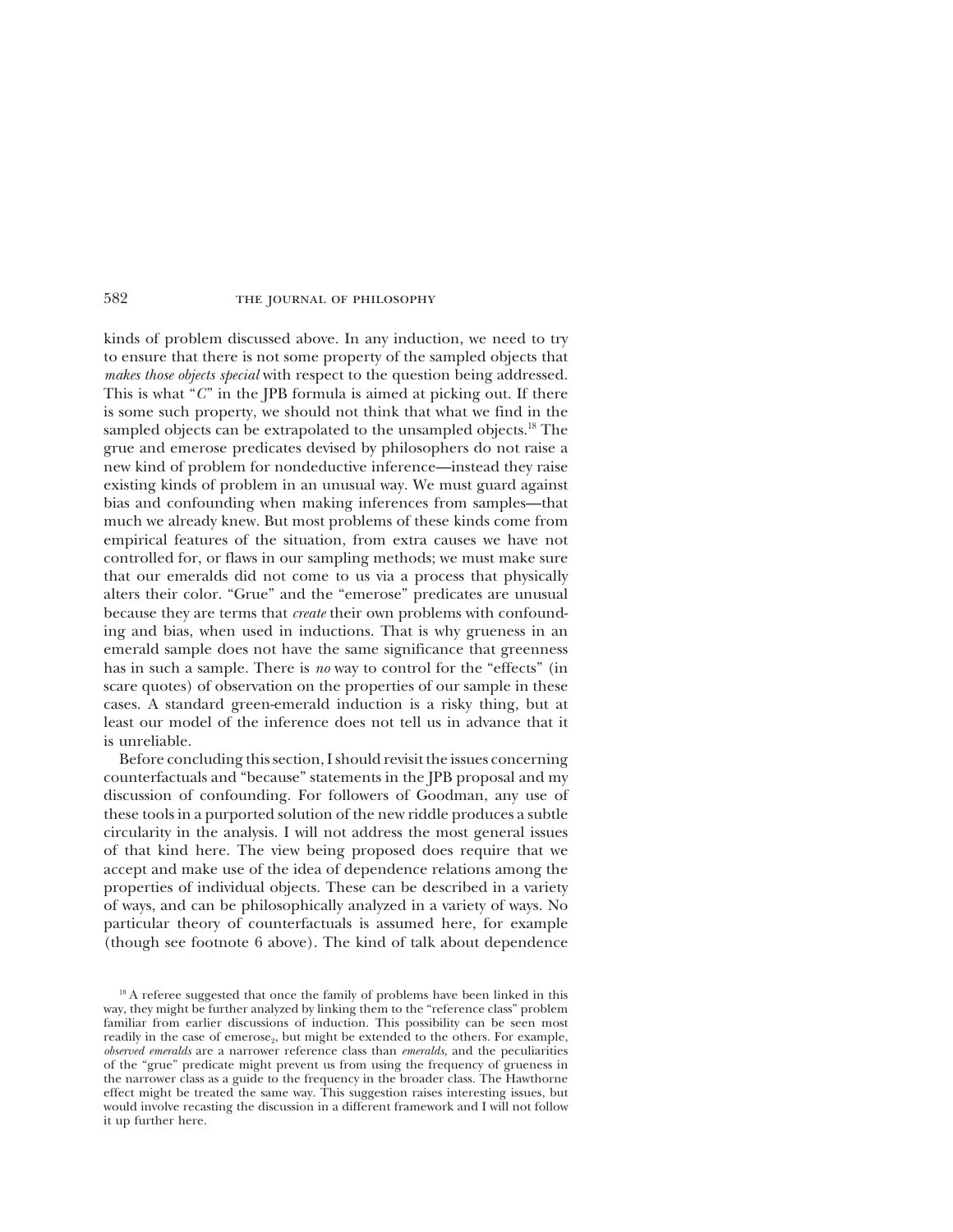relations that is needed for the solution to work is, as I hope this section has shown, a fairly down-to-earth kind that is familiar within science. It is a fairly extreme manifestation of Humeanism to deny that *any* dependence concepts of the kind required are legitimate.<sup>19</sup>

My proposed solution to Goodman's problem is not to be identified with the formula labelled "JPB" above. As we will see in the Appendix, it is hard to get a version of the JPB formula to deal with all the cases in the right way. And formulas like JPB, even when they seem to capture the cases correctly, do no more than capture a set of intuitions about justified inference. They do not say why this kind of transition from observed to unobserved is justified or reliable. Indeed, I do not think that JPB, or anything similar to it, represents a rule or argument form that is justified in all cases. What JPB does is abbreviate some key features of a more detailed treatment of reliable inference from samples, a treatment developed in statistics and various parts of science itself. That approach does more than capture intuitions; it uses a model of the sampling and inference process to show that some inference procedures are reliable (if the assumptions in the model hold). I do not deny that there are foundational problems with these aspects of scientific methodology. But I argue that this body of theory and practice does contain tools that resolve the grue and emerose problems, in the versions discussed above. The JPB formula, in turn, abbreviates the features of that theory that give us the crucial epistemic distinction between "grue" and "green" as they function in projections.

### iv. the limits of the solution and the disunity of the grue problem

I have argued that the restrictions needed to exclude the grue and emerose inductions already exist, implicitly, within the toolkit of scientific data analysis. However, I have developed this argument by forcing the grue induction into the form of one particular kind of inference found in science: inference from a sample to a larger population from which the sample is drawn, using statistical tools. This is, in many ways, the appropriate scientific case to focus on first. But as we will see, we need to think differently about grue when dealing with some other kinds of inference. Goodman's compact original discussions raise problems for more than one kind of inference, and it is a mistake to impose a single solution on what is really a collection of problems.

<sup>&</sup>lt;sup>19</sup> One theme of Pearl's book is a defense of the scientific respectability of an anti-Humean, causal realist position, which is friendly even to counterfactuals. His treatment of confounding as a causal concept is part of that defense. My discussion here is not committed to the particular version of anti-Humeanism that Pearl defends.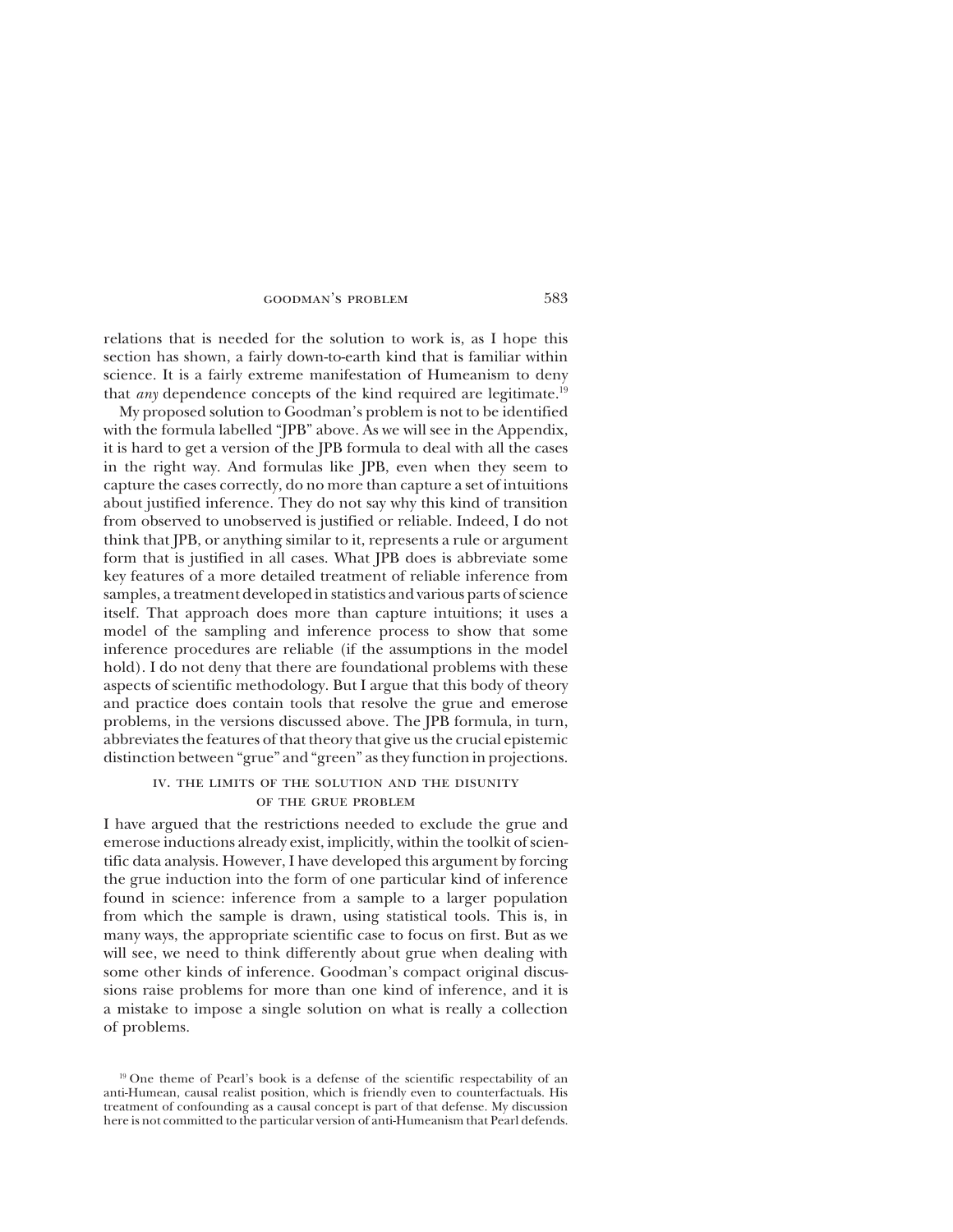I will begin this part of the discussion by looking at some issues connecting the grue problem with laws and causation. The solution discussed in earlier sections of this article asserts no connection between the confirmation of generalizations and "lawlikeness." If all emeralds are "accidentally" green, this makes no difference to the story told above. It also does not matter whether or not the emeralds form a "natural kind." What matters is that the emeralds form a collection of objects that can be randomly sampled.

It does make a difference if the mechanisms responsible for color in the sampled emeralds are *different* from the mechanisms responsible for color in the unsampled emeralds. If we believe there is diversity in mechanisms that correlates with membership in the sample, we have a problem of the "confounding" kind discussed earlier. Whatever the facts are concerning the link between *F* and *G* in the sample, we need to assume that the same factors are operating in the unsampled part of the population, for a reliable inference to be made about the total population using the simple statistical model. What is making our inference procedure work in this case is the power of random sampling, as described by probability theory—the tendency for random samples to resemble the larger populations from which they are drawn. That is what is giving us the ability to move from the observed to the unobserved.

Although the distinction between natural kinds and mere collections, and between lawlike and "accidental" generalizations, does not matter in this context, the power of random sampling to connect the observed to the unobserved does depend on stringent conditions. We do not have to push very hard in order to push up against the limits of the set of inferences that can be treated that way, and hence to the limits of the proposal I made about Goodman's problem in the previous sections.

Think once again about emeroses. In the case of emerose<sub>2</sub>s, only emeralds can be in our sample and still be emerose<sub>2</sub>s. So there cannot be a good random sample of emerose<sub>2</sub>s. But this points us towards a more general problem: *future* individuals cannot ever be in a presentday sample. Emeralds (or smokers, or ravens) that do not yet exist cannot find their way into our present-day samples. This shows us how quickly we reach the limits of the class of inferences that can be modeled and justified using the idea of random sampling alone. We can make an inference from a sample to a larger population without worrying about what sort of class, collection, or kind the larger population constitutes. But when the population from which we draw our sample is really a mere *sub*population of a larger population that we wish to project to, then we need substantive assumptions about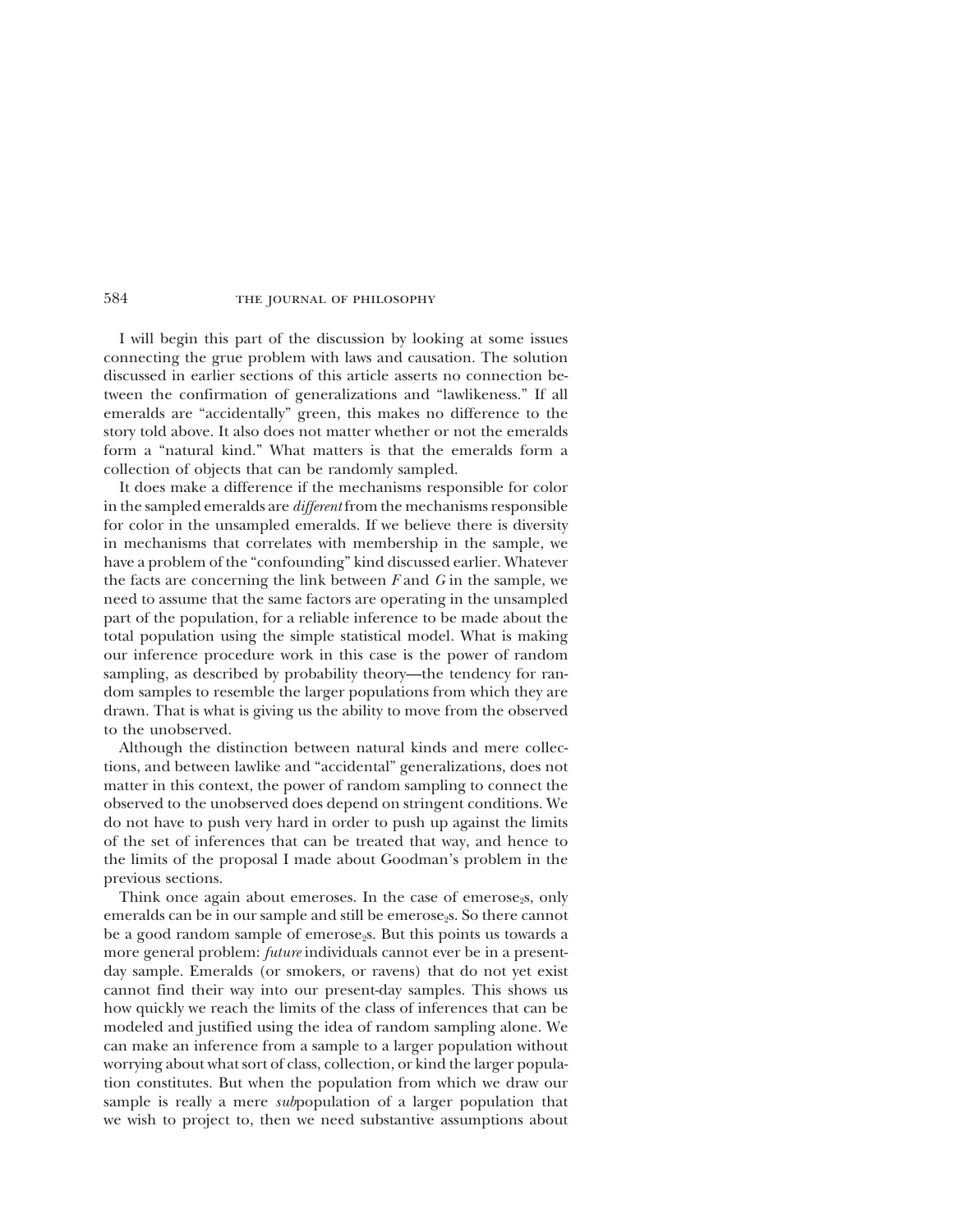similarity between the subpopulation and the larger population. Otherwise, we have no reason to believe our sample is a good basis for projection to the larger population.

The epistemic gap between random sample and total population is fundamentally different from this gap between a subpopulation and a larger population "attached" to it. If we want to make inferences about a larger population that cannot be properly sampled, we must ask: What *kind* of collection is this? Are these objects all the products of a common type of origin? Do they have a common internal structure? What sort of causal or nomic relationship is there likely to be between properties we are projecting from and properties we are projecting to? Here we reach the kinds of issues usually discussed by philosophers in relation to "natural kinds."

So now we must ask a fresh set of questions about grueness. Once again we imagine having before us a pile of emeralds, but now we cannot see this pile of emeralds as drawn from a total population by random sampling. Instead, our pile of emeralds is like a little subpopulation attached to the rest of the emeralds (or a sample of such a subpopulation). Once again, we ask why we should not project grueness to the rest of the emeralds. In this context, Goodman's argument is raising a different set of issues from those discussed earlier. Now it is a very important fact about grue that it is an oddlooking property in relation to our background knowledge for the case at hand.

Here we do run into inconvenient features of the standard example. Minerologists seem to treat the greenness of emeralds as a defining characteristic of the kind: emeralds are beryl crystals made green by chromium impurities. So let us stipulate that the kind being investigated is beryl crystals containing chromium impurities. The focus of our investigation will then be the way a beryl crystal with chromium responds to light. As the grammar of my previous sentence suggests, in this investigation it is only practical considerations that make a sample of a hundred emeralds superior to a sample of one. The mere addition of new emeralds to our data set does not, as it does if we are making an estimate from a random sample, make much difference to the situation.20

<sup>20</sup> The debate between John Dewey and Hans Reichenbach in Dewey's "Schilpp volume" includes an interesting exchange on this issue. Reichenbach modeled all nondeductive inference on statistical estimation, and hence saw the role of sample size in generating convergence on a true value as crucial. Dewey had a different model of nondeductive inference, in which all hangs on the ability to find an individual that is representative of its kind; if we can do this, then one individual is enough. I am suggesting that both Dewey and Reichenbach were on the right track with respect to understanding some inferences in science, but both were too inclined to general-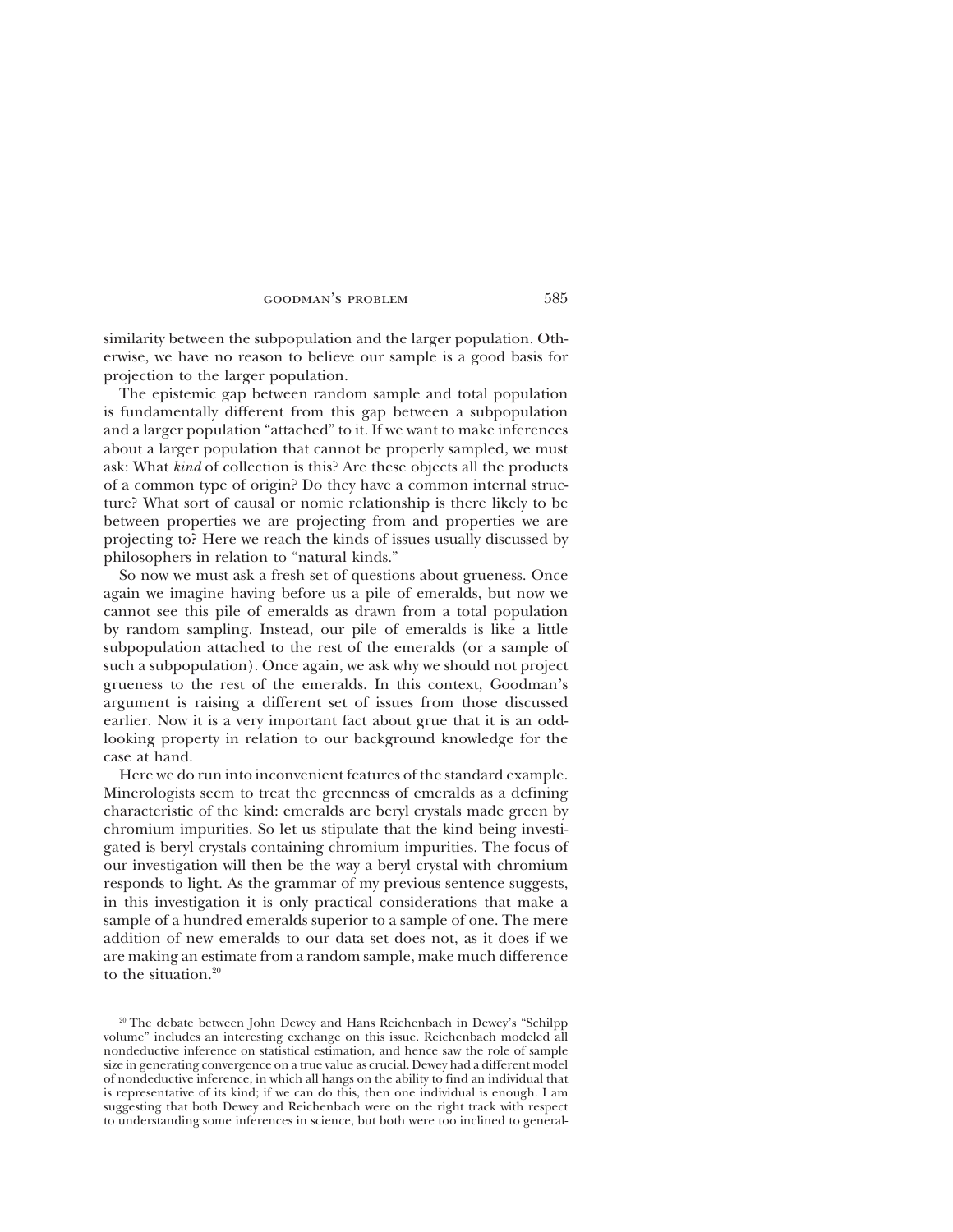I will not try to give a detailed account of exactly which factors bear on this form of the grue problem. Clearly though, the large literature on natural kinds is relevant here.<sup>21</sup> Some of the other tools employed in more standard discussions of grue—parsimony, prior probability may also be important. I would favor a multi-factored treatment of this aspect of the problem. The special features of "grue" that Jackson focused on still play a role. When we make inferences about emeralds from those we have seen, it is relevant to ask whether there are any likely effects on our emeralds of the processes by which they made their way into our possession. But a great deal of attention must be paid to something that has no role in the JPB approach—what sort of kind *emerald* is, and the network of properties (especially intrinsic, structural properties) characteristic of this kind.

So the proper treatment of grue in a purely statistical inference is different from its proper treatment in an inquiry into the causal and nomic properties of a putative natural kind. This disunity is to be expected; we have here two rather different kinds of inference found in science. The two kinds of inquiry are often connected, and they may sometimes combine so closely that they are hard to disentangle in a particular case. But they do raise different epistemological issues.

We see an indication of all this in the JPB formula itself. We ask: Is there a particular known factor *C* that explains the *G*-ness of the sampled *Fs*? If no, we proceed with the projection, though of course we might be wrong. If the answer is yes, there are two options. We might believe that *C* is not found in the unsampled *F*s. In that case, *C* is a kind of confounding factor; we cannot proceed with the inference. But if factor *C is* found in all the unsampled *F*s, then it seems that we have something close to a *deductive* argument for the conclusion that all *F*s are *G*. We do not need to rely on our random sample any more. Further questions do arise; maybe we cannot rely on *C* to have the same effects in the unsampled cases...? But to say this is to embark on an entirely different kind of investigation from the statistical inference we started with.

These considerations have consequences for the way that philosophy has formulated and addressed the problems surrounding "induction." In this section, I have emphasized the differences between two

ize. See P.A. Schilpp and L.E. Hahn, eds., *The Philosophy of John Dewey* (Library of Living Philosophers, La Salle, IL: Open Court, 1939).

<sup>&</sup>lt;sup>21</sup> For the bearing of natural kinds on induction, see especially W.V. Quine, "Natural Kinds" (in *Ontological Relativity and Other Essays* (New York: Columbia, 1969), reprinted in Stalker, ed., pp. ???–???); and also Hilary Kornblith, *Inductive Inference and Its Natural Ground* (Cambridge: MIT, 1993).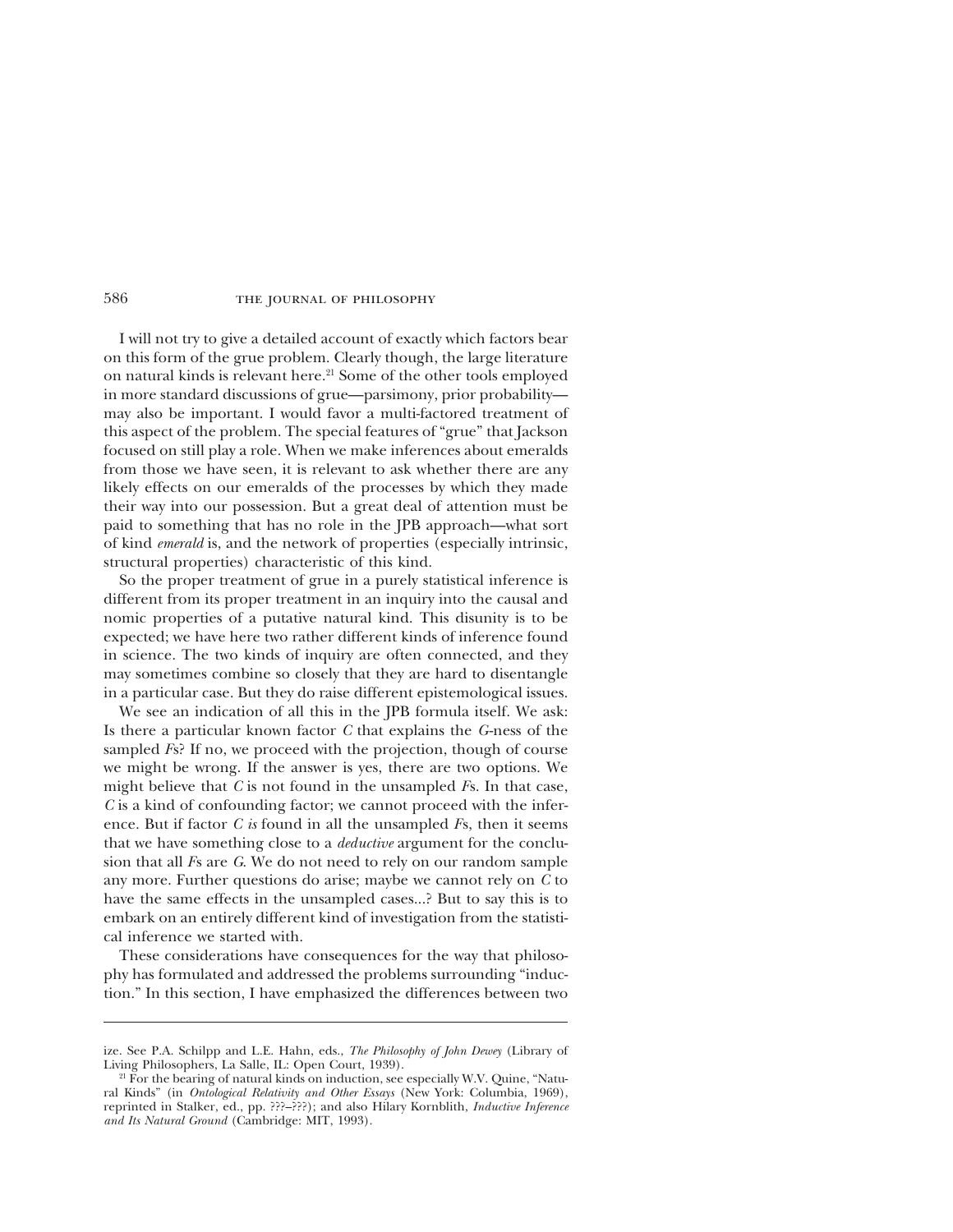distinct kinds of scientific investigation and inference. One is statistical inference from samples. The other is inference about the structures and mechanisms responsible for the clustering of properties in a kind. Clearly these are not the only two kinds of investigation in science, but they are part of the story.

Statistical inference from samples is a natural tool for investigating the relation between two variables when the causal structure relating them is complex, mixed, and imperfectly known. Once we start to develop a reasonably unified story about what sort of causes operate in *F*s, and how these relate to the property *G*, it will be natural to move to a different kind of investigation. Then the multiplication of instances does not much matter. Inferences are based not on the power of random sampling, but on tracing specific dependences and causal paths.22 We may introduce a new set of categories to organize the domain under discussion, too, when we switch methods; we may no longer treat "the *F*s" as the right class for analysis.

The philosophical concept of "induction," especially in the years after Goodman's discussion, seems often to be a mixture of these two separate kinds of scientific inference. Science contains one kind of inference where sample size *is* important and "naturalness" of kinds is *not*. In these inferences, it is the power of random sampling that gives us our link between observed and unobserved. Science also contains a second kind of inference in which sample size is *not* very important, but the status of the kinds under discussion *is*. Roughly speaking, it is the causal reliability of structures and mechanisms that gives us our link between the observed and unobserved. (Once again, I do not claim that these exhaust the inference patterns found in science.) The philosophical concept of induction in much recent discussion, however, *includes* the idea that the number of observed cases matters, does *not* include an explicit role for randomness of sampling, and *includes* a role for the "naturalness" of kinds. The result is a hybrid form of inference in which it is supposed to matter both how many *F*s you have seen *and* whether *F*s are a natural kind. But the reliable operation of inner mechanisms common to a natural kind and the randomness of sampling are *two distinct routes to projection*; two distinct ways in which the observed cases can connect us to the unobserved.

<sup>&</sup>lt;sup>22</sup> In biology, the much-debated statistical concept of *heritability* is an example (see R.C. Lewontin, "The Analysis of Variance and the Analysis of Cause," *American Journal of Human Genetics*, xxvi (1974): 400–11). Heritability is slowly becoming less important to genetics, as particular causal pathways linking genes and phenotypic traits are uncovered in more detail.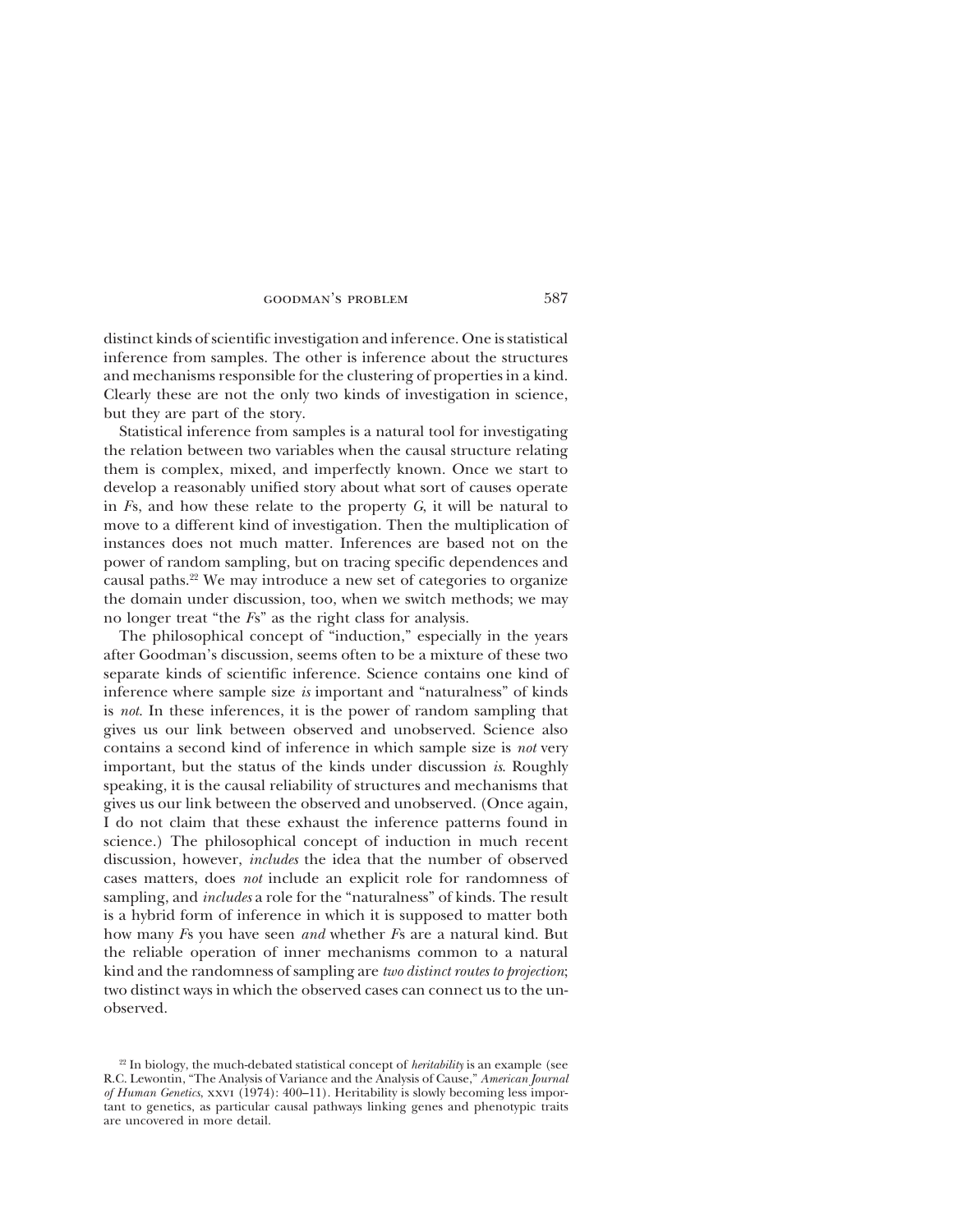I will summarize my main points. Jackson argued in 1975 that all predicates are projectible in principle, so long as inductions respect his "counterfactual condition." He argued that giving a theory of the projectibility of predicates is the wrong way to address Goodman's problem. The first part of my article is in partial agreement with Jackson's claims. In the context of statistical inference from the properties of a sample to the properties of a larger population, any predicate can be projected from a random sample, provided that the inference is not affected by biased sampling, confounding (in my broad sense of the term), or similar problems. However, grue-like predicates tend to create, via their peculiar semantics, problems of just these kinds.

Goodman's problem also arises for a quite different kind of inference, which should not be conflated with the genuinely statistical cases. These are inferences about the characteristic features of a natural kind, generated by the causal and nomological mechanisms operating in that kind. The treatment of Goodman's problem in this second class of cases does still involve considerations of the sort Jackson described, but includes much more besides. It is a mistake to conflate these two distinct kinds of inference by positing a single category of "inductive" arguments, in which both sample size and "naturalness" matter.

#### peter godfrey-smith

Research School of Social Sciences/Australian National University Harvard University

#### appendix: formulations of the jpb proposal

I will briefly discuss different formulations of the JPB proposal. The issue is not critically important, because I regard the JPB proposal not as itself the solution to (part of) Goodman's problem, but as an abbreviation, in the language of philosophical discussions of induction, of a treatment found in statistics and science. So I am uncertain about the significance of technical problems with JPB.

Here is my initial formulation of the JPB proposal.

# $(IPB)$

- (1) All *F*s that are *O* are *G*.
- (2) There exists no property *C* (other than *G*, and weakenings and strengthenings of *G*) such that: (2.1.) All *F*s that are *O* are *C*,
	- (2.2.) Some *F*s are not *C*, and
	- (2.3.) The *F*s that are *O* are *G* because they are *C*.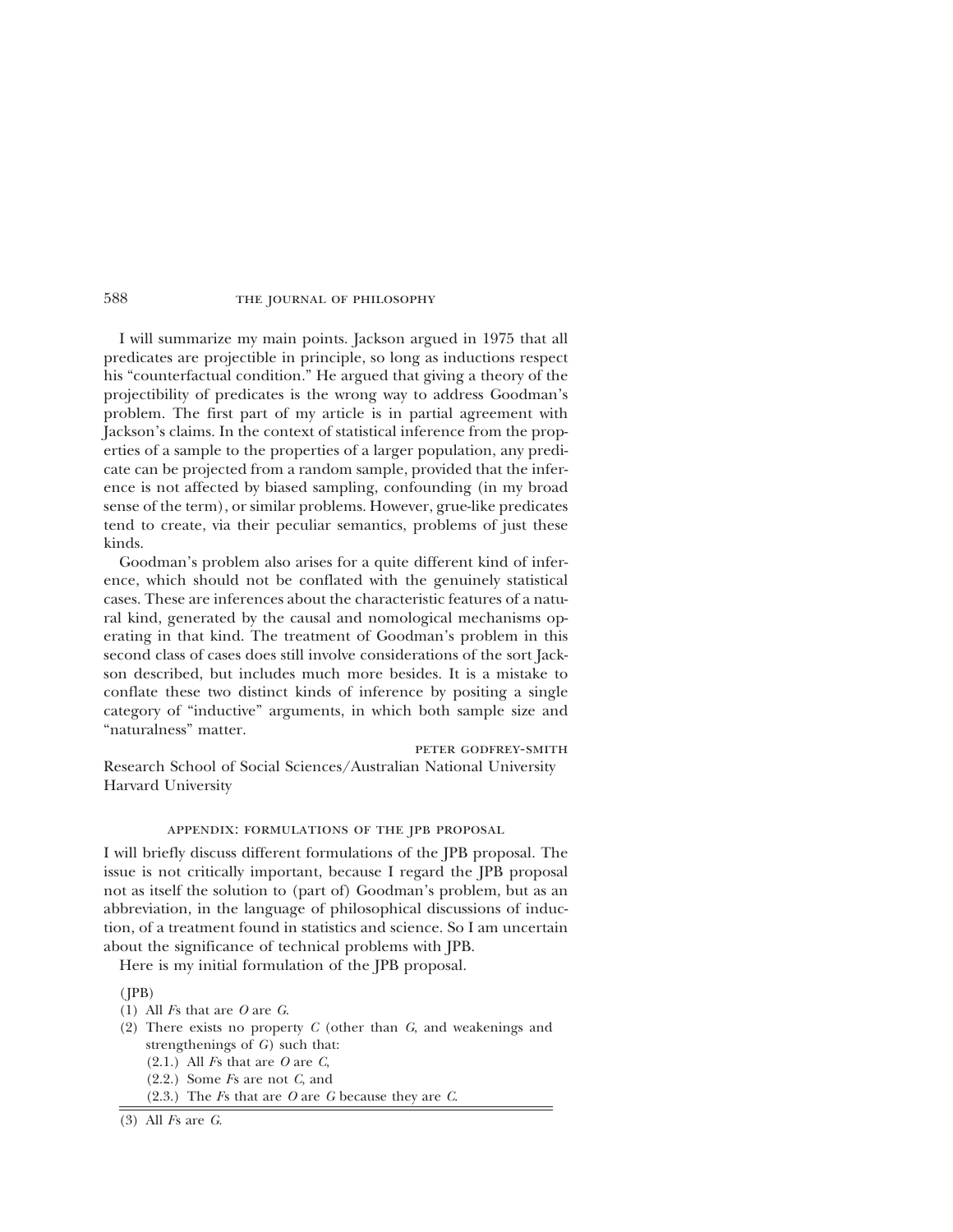The main question is how best to formulate premise (2), especially clause (2.3). I used a "because" formulation. Other possibilities include using an "only because" formulation, using an explicit counterfactual, and using conditional probabilities. One source of trouble is that premise (2) can be made so strong that it results in the argument form being either deductively valid, or close to it, and hence a bad representation of good "inductive" arguments.

That problem is what motivates, for example, the restriction against weakenings and strengthenings of *G*, as permissible values of *C*. The following objection was given (in slightly different form) by Aldo Antonelli (personal communication). If we allow *C* to be a weakening of *G*, then, at least under many versions and construals of premise (2.3), the JPB argument form is deductively valid. This problem is clearest for versions of (2.3) that use an explicit counterfactual. Suppose we used the following:

#### (2.3\*) If the *F*s that are *O* had not been *C*, they would not have been *G*.

Then if we are allowed to consider *C*s that are weakenings of *G*, one candidate for *C* is  $O \vee G$ . Clauses (2.1) and (2.3\*) are true for that choice of *C*. But then for premise (2) as a whole to be true, clause (2.2) must be false for that *C*. Clause (2.2) says that some *F*s are not *C*, so in the case considered here, this will only be false if all *F*s are *O* ∨ *G*. But given that we also know that the *F*s which are *O* are *G*, all the *F*s (observed or unobserved) must be *G*. The JPB premises deductively imply the truth of the conclusion.

So if premise (2) is formulated in a way that uses or implies a counterfactual of that kind, we need a restriction on values of *C*. Similar problems arise if we allow candidate *C*s that are strengthenings, rather than weakenings, of *G*. (Consider  $C = F \mathcal{L}$  *G*.) In the main text I used a "because" formulation that is easy to grasp in many cases, but which is also less precise and may have an uncertain relation to the counterfactuals. In any case, it should be intuitively clear why the need for a restriction arises. The point of the JPB formula is to block inductions in cases where some extra dependence relation is affecting the *G*-ness of the objects in our sample. But various near-relatives of *G* (not to mention *G* itself) will have close logical and counterfactual connections with *G*. These near-relatives can act as "pseudo-explainers" of the *G*-ness of the sampled objects. We do not want these to be considered as possible defeaters of an induction, so they are ruled out as relevant values of *C* in the JPB formula.

Another family of problem cases is due to John MacFarlane and Branden Fitelson (personal communication). Let  $C = M_1 \vee M_2...$  ∨ *Mn*, where this is a disjunction of all the very specific mechanisms